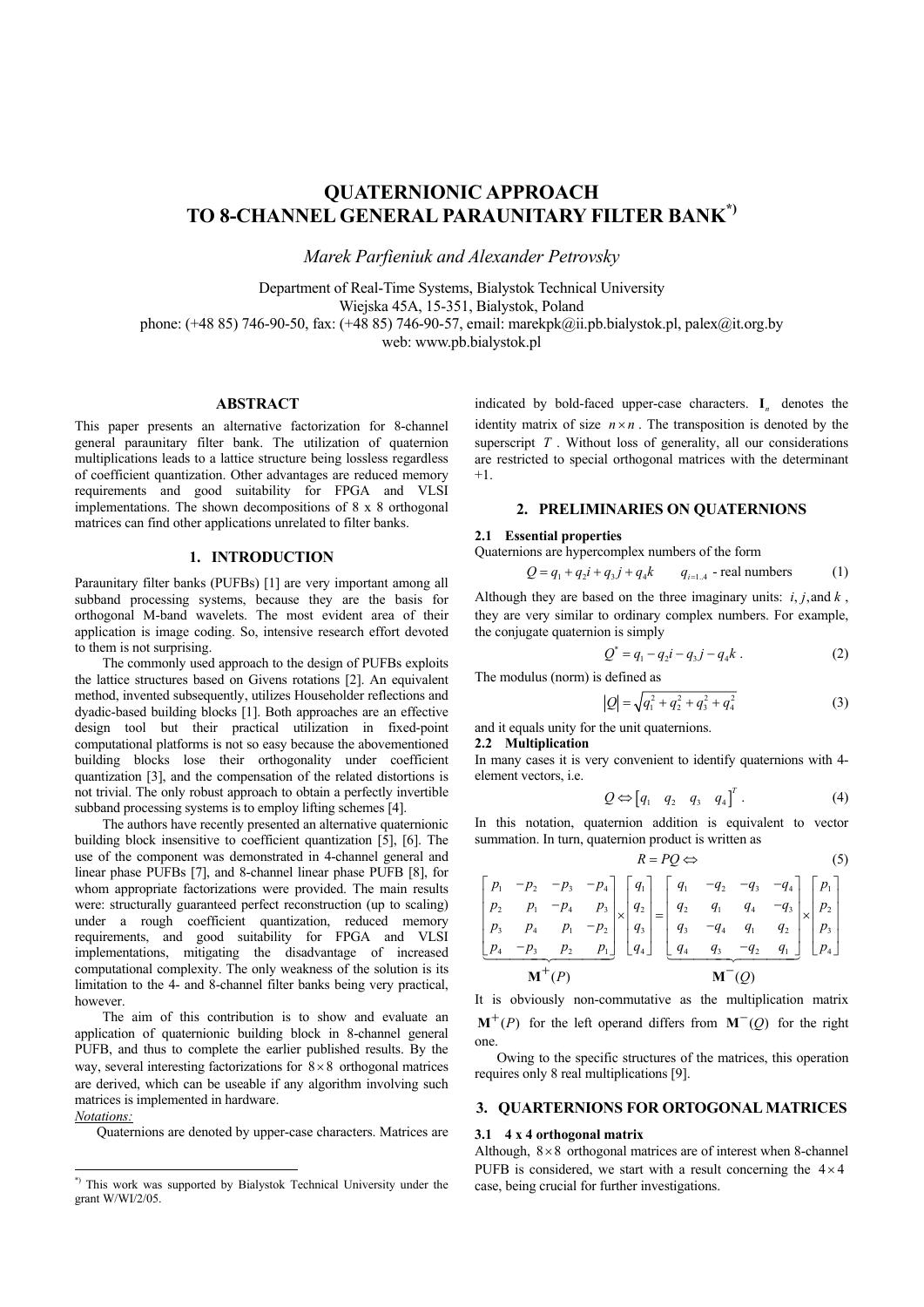# Theorem [10]:

*For an arbitrary*  $4 \times 4$  *orthogonal matrix* **R**, there exist a *unique pair of unit quaternions P and Q such that* 

$$
\mathbf{R} = \mathbf{M}^+(P) \cdot \mathbf{M}^-(Q) \tag{6}
$$

The proof of this little known fact can be found in [10]. It should be noted that the above product is commutative, and it is satisfied by the negative quaternions −*P* and −*Q* as well.

# **3.2 8 x 8 block diagonal orthogonal matrices**

Given (6), we can deal with  $8 \times 8$  block diagonal matrices. Theorem:

*Any block diagonal matrix composed from two arbitrary*  4 4 × *orthogonal matrices U and V , can be modelled with four unit quaternions in the following manner* 

$$
\begin{bmatrix} \mathbf{U} & \mathbf{0} \\ \mathbf{0} & \mathbf{V} \end{bmatrix} = (\text{diag}\{\mathbf{M}^{-}(P), \mathbf{M}^{-}(P)\} \cdot \text{diag}\{\mathbf{M}^{-}(Q^{*}), \mathbf{M}^{-}(Q)\}) \cdot \text{(7)}
$$

$$
\cdot (\text{diag}\{\mathbf{M}^{+}(R^{*}), \mathbf{M}^{+}(R)\} \cdot \text{diag}\{\mathbf{M}^{+}(S), \mathbf{M}^{+}(S)\}).
$$

The first step of the proof of (7) directly utilizes (6).

$$
\begin{bmatrix} \mathbf{U} & \mathbf{0} \\ \mathbf{0} & \mathbf{V} \end{bmatrix} = \begin{bmatrix} \mathbf{M}^{-}(A) & \mathbf{0} \\ \mathbf{0} & \mathbf{M}^{-}(B) \end{bmatrix} \cdot \begin{bmatrix} \mathbf{M}^{+}(C) & \mathbf{0} \\ \mathbf{0} & \mathbf{M}^{+}(D) \end{bmatrix}
$$
 (8)

Then, exploiting the fact that both multiplication matrices form algebraic groups, we can assume the expansion

$$
\begin{bmatrix} \mathbf{M}^{\pm}(A) & \mathbf{0} \\ \mathbf{0} & \mathbf{M}^{\pm}(B) \end{bmatrix} = \begin{bmatrix} \mathbf{M}^{\pm}(E^*) & \mathbf{0} \\ \mathbf{0} & \mathbf{M}^{\pm}(E) \end{bmatrix} \begin{bmatrix} \mathbf{M}^{\pm}(F) & \mathbf{0} \\ \mathbf{0} & \mathbf{M}^{\pm}(F) \end{bmatrix} (9)
$$

for both the left and right factors of the product in (8). The matrix equation written in this way, has an easily obtainable, unique solution.

It should be noted that the factors in (8) as well as in (9) can be reordered. Hence, any reordering of (7) is allowed, not disturbing the parentheses. The above factorizations are also unique up to sign.

The factorization (7) corresponds to the lattice structure depicted in Fig. 1.



Figure 1. Lattice structure implementing (7).

It simplifies significantly if **U** is the identity matrix.

$$
\begin{bmatrix} \mathbf{I}_4 & \mathbf{0} \\ \mathbf{0} & \mathbf{V} \end{bmatrix} = \text{diag}\left\{ \mathbf{M}^{-}(P), \mathbf{M}^{-}(P) \right\} \cdot \text{diag}\left\{ \mathbf{M}^{-}(P^*), \mathbf{M}^{-}(P) \right\} \cdot \text{diag}\left\{ \mathbf{M}^{+}(Q^*) , \mathbf{M}^{+}(Q) \right\} \cdot \text{diag}\left\{ \mathbf{M}^{+}(Q), \mathbf{M}^{+}(Q) \right\} \tag{10}
$$

as only two different unit quaternions are involved in this case. The permutation matrix

$$
\mathbf{P} = \begin{bmatrix} \mathbf{0} & \mathbf{I}_6 \\ \mathbf{I}_2 & \mathbf{0} \end{bmatrix} \tag{11}
$$

allow us to apply (10) to a matrix of a slightly different structure as  $diag{I_2, V, I_2} = P \cdot diag{I_4, V} \cdot P^T$ , (12)

The corresponding schema transformation is shown in Fig. 2. As **P** is orthogonal, it is trivial to show that

$$
\mathbf{X} \cdot \mathbf{P} \cdot \mathbf{Y} = \mathbf{P} \cdot \mathbf{P}^T \cdot \mathbf{X} \cdot \mathbf{P} \cdot \mathbf{Y}
$$
 (13)



Figure 2. Structural conversion corresponding to  $(12)$ . for arbitrary  $X$  and  $Y$ . But if we take the block diagonal matrices from (7), the following equivalence

$$
\mathbf{P}^T \cdot \text{diag}\left\{\mathbf{M}^+(P), \mathbf{M}^+(P)\right\} \cdot \mathbf{P} \cdot \text{diag}\left\{\mathbf{M}^+(Q), \mathbf{M}^+(Q)\right\} = \begin{bmatrix} \mathbf{M}^+(P') & \mathbf{M}^+(Q') \\ \mathbf{M}^+(Q') & \mathbf{M}^+(P') \end{bmatrix} \qquad \begin{array}{l} P' = (p_1 + ip_2)Q \\ Q' = -(jp_3 + kp_4)Q \end{array} \tag{14}
$$

surprisingly turns out to be valid (also for **M**<sup>−</sup> replaced with **M**<sup>+</sup> or/and **P** replaced with  $P<sup>T</sup>$ ). Its structural meaning is explained in Fig. 3.



Figure 3. Schema transformation corresponding to (14).

This result clearly offers some structure simplification. It should be noted that the new quaternions are not unit, but the norm of their combination is obviously unity.

#### **3.3 Reduction of 8 x 8 orthogonal matrix**

Other arrangements of quaternion multiplication matrices, similar to that from the previous section, can be used to factorize  $8 \times 8$ general orthogonal matrices.

Theorem:

*An arbitrary* 8×8 *orthogonal matrix* **R** *can be represented as the product*

$$
\mathbf{R} = \begin{bmatrix} \mathbf{M}^+ (P^*) & -\mathbf{M}^- (Q^*) \\ \mathbf{M}^- (Q) & \mathbf{M}^+ (P) \end{bmatrix} \begin{bmatrix} 1 & \mathbf{0} \\ \mathbf{0} & \mathbf{R}' \end{bmatrix}
$$
(15)

 $P = r_{11} - ir_{21} - jr_{31} - kr_{41}$   $Q = -r_{51} - ir_{61} - jr_{71} - kr_{81}$ 

*where*  $\mathbf{R}'$  *is a*  $7 \times 7$  *orthogonal matrix, and*  $r_i$  *refers to the*  $(i, j)$ 

*entry of*  $\bf{R}$ *.* 

The orthogonality of **G** can be easily verified. Thus the product  $G<sup>T</sup>R$  of orthogonal matrices must also be orthogonal. Moreover, *P* and *Q* are selected to make the dot product of the first columns of **R** and **G** equal unity. This is the value of the (1,1) entry of  $G<sup>T</sup>R$ , so all the remaining entries in the first row and column of this orthogonal matrix must be zeros. Hence, the rest of the entries forms an orthogonal matrix  $\mathbf{R}'$  of size  $7 \times 7$ .

The corresponding structural conversion is shown in Fig. 4.



Figure 4. Lattice conversion corresponding to (15)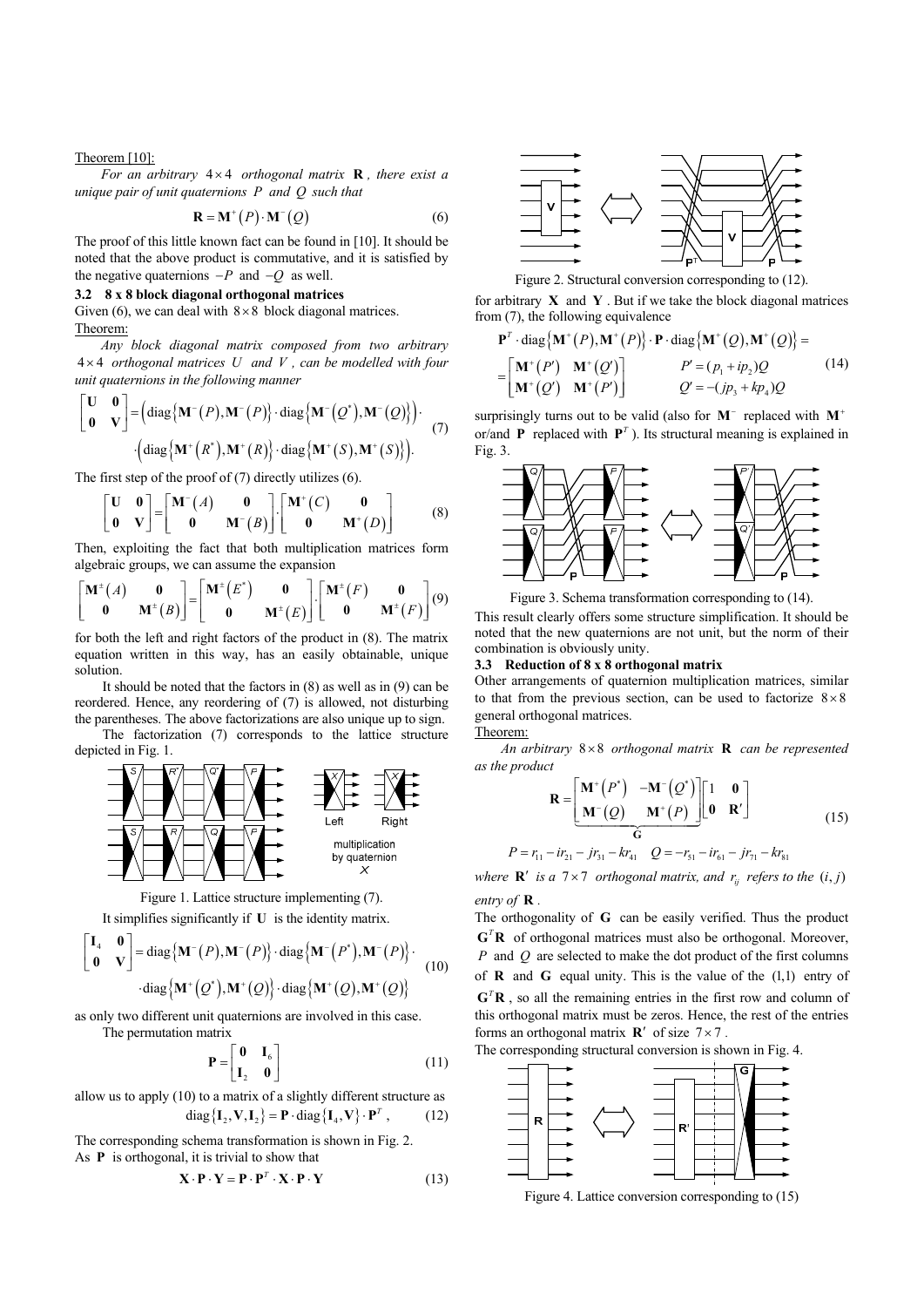It should be noted that such a reduction can be done using a sequence of Givens rotations or a single Householder reflection, but those matrices lose orthogonality under quantization of their entries.

## **3.4 8 x 8 orthogonal matrix**

To completely decompose an arbitrary  $8 \times 8$  orthogonal matrix **R** into quaternion multiplications, let us look at its QR factorization using Givens rotations. The corresponding lattice structure is depicted in Fig. 5(a), which also explains how to group the rotations into five groups representing  $4 \times 4$  orthogonal matrices. Moreover, these matrices are embedded into  $8 \times 8$  identity matrices, in the manners considered in Sec. 3.2. Thus, using (12), the matrix  $\bf{R}$  can be represented as the product

$$
\mathbf{R} = \begin{bmatrix} \mathbf{I}_4 & \mathbf{0} \end{bmatrix}
$$

$$
\begin{bmatrix} \mathbf{I}_4 & \mathbf{0} \\ \mathbf{0} & \mathbf{V}_4 \end{bmatrix} \mathbf{P} \begin{bmatrix} \mathbf{I}_4 & \mathbf{0} \\ \mathbf{0} & \mathbf{V}_3 \end{bmatrix} \mathbf{P}^T \begin{bmatrix} \mathbf{U}_2 & \mathbf{0} \\ \mathbf{0} & \mathbf{V}_2 \end{bmatrix} \mathbf{P} \begin{bmatrix} \mathbf{I}_4 & \mathbf{0} \\ \mathbf{0} & \mathbf{V}_1 \end{bmatrix} \mathbf{P}^T \begin{bmatrix} \mathbf{I}_4 & \mathbf{0} \\ \mathbf{0} & \mathbf{V}_0 \end{bmatrix} (16)
$$

The decompositions (7) and (10) can be employed here, utilizing quaternionic building blocks. This leads to the structure depicted in Fig. 5(b). The reorderings of (7) and the transformation (14) can subsequently be applied to obtain the equivalent lattice in Fig. 5(c).



 $(c)$ 

Figure 5. Conversion of lattice for 8 x 8 matrix from Givens rotations to quaternionic building blocks.

# **3.5 Orthogonality and losslessness under quantization**

The factorizations considered in Sections 3.2 through 3.4 were designed to utilize orthogonal matrices having constant column, as this is necessary for quantization robustness [3]. Such matrices were composed of the quaternion multiplication matrices (5) to have the same set of absolute values in every row and column. This structural property guarantees that the matrix remains orthogonal (up to scaling) after its quantization. Moreover, the product of quantized matrices is orthogonal too. In turn, the corresponding lattice structures are lossless.

This unique property can not be obtained by factorizing  $8 \times 8$ matrices with Givens rotations, Householder reflections, or mixing Givens rotations with quaternionic building block [6].

### **3.6 Complexity considerations**

The matrices used in the above factorizations, arranged from quaternion multiplication matrices, have specific structures offering computational and memory benefits.

First, it is sufficient to store in memory only 4 numbers instead of each block diagonal matrix on the left side of (7). The product of such a matrix with a vector can be computed with 16 real multiplications. The same computational complexity is related to the matrix on the left side of (14). In this case, 8 numbers must be stored, however. 8 coefficients is also sufficient to describe the matrix **G** in (15), but 32 multiplications are necessary in this case.

Unfortunately, the lossless property comes at the cost of superfluous computations in all the decompositions. The computational complexity related to the factorization (7) is  $4 \times 16 = 64$  real multiplications, though the factorized matrix has only 32 non-zero entries. But only  $4 \times 4 = 16$  numbers must be stored in memory.

Considering the quaternionic factorization of a  $8 \times 8$  general matrix from Fig. 5(b), the required number of multiplications is  $20 \times 16 = 320$ , 5 times more than using the matrix directly. The small savings are in memory, as only  $16 + 4 \times 8 = 48$  coefficients must be stored.

A moderate reduction of computational complexity can be noticed in the lattice in Fig. 5(c), needing  $16 \times 16 = 256$  real multiplications. However, 72 numbers must be stored in this case.

It should be mentioned that the above analysis is rather inadequate in the cases of hardware (FPGA or VLSI) implementations. Namely, quaternionic building block is well suited to these technologies [6], as it can be realized using only shift-andadd operations. Simultaneously, there are wide parallelization and pipelining possibilities. Moreover, the related lattice structures have very regular layouts simplifying circuit synthesis and allowing area minimization. These advantages extend to the factorizations considered here.

# **4. 8-CHANNEL GENERAL PUFB**

# **4.1 Traditional approach**

An adaptation of the classical PUFB design method [2] to the 8 channel case, leads to the following factorization

$$
\mathbf{E}(z) = \mathbf{\Theta}_{N-1} \mathbf{\Lambda}(z) \mathbf{\Theta}_{N-2} \cdots \mathbf{\Theta}_{1} \mathbf{\Lambda}(z) \mathbf{E}_0 \qquad \mathbf{\Lambda}(z) = \begin{bmatrix} z^{-1} & 0 \\ 0 & \mathbf{I}_7 \end{bmatrix} \tag{17}
$$

of the polyphase transfer matrix  $E(z)$ .  $E_0$  is an arbitrary orthogonal matrix (possessing 28 degrees of freedom) and each **Θ***i* is a sequence of 7 Givens rotations. Since all these matrices are sensitive to coefficient quantization, the transfer matrix losses the paraunitary property.

### **4.2 Alternative quaternionic lattice**

Given the results from Section 4, one can convert (17) to an alternative form guarantying the lossless property even under a severe coefficient quantization.

Namely,  $E_0$  can be modeled as in Section 3.4. In turn, the matrix **G** from (15) can replace a sequence of Givens rotations in **Θ***<sup>i</sup>* . This is possible because both **G** and Givens rotations are kind of a remainder resulting from the reduction of an arbitrary orthogonal  $\Theta$ <sub>*i*</sub> to a  $7 \times 7$  submatrix which can be moved to the adjacent stage  $\mathbf{\Theta}_{i-1}$  and finally included in  $\mathbf{E}_0$ .

The synthesis filter bank is constructed simply by multiplying the inverses of the factors of (17) in reverse order.